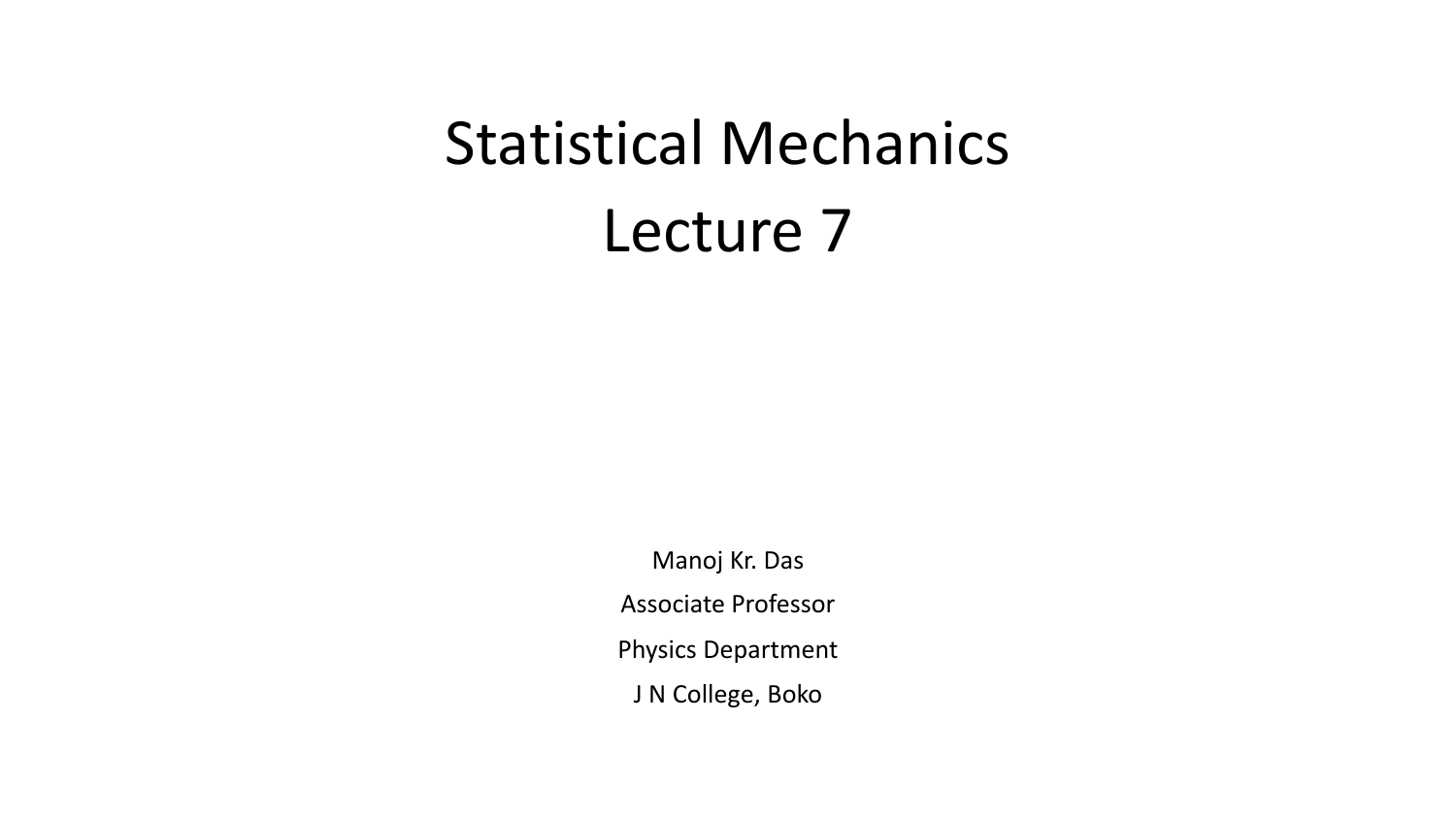## **Maxwell Velocity Distribution (Momentum and Energy Distribution) :**

If  $f(u_x)$ ,  $f(u_y)$  &  $f(u_z)$  are distribution function of molecules in three mutually perpendicular direction, then the probability that molecules have velocity component between  $u_{x}$  &  $u_{x}$  +  $du_{x}$ ,  $u_{y}$  &  $u_{y}$  +  $du_{y}$ ,  $u_{z}$  &  $u_{z}$  +  $du_{z}$  are  $f(u_x)du_x$ ,  $f(u_y)du_y\ \text{&}\ f(u_z)du_z\,$  respectivly.

Maxwell derivation is based on two assumptions –

(a) The distribution of molecules moving from a point in any direction is isotropic otherwise molecules would drift in preferred direction. All direction in space are equivalent and hence any direction of velocity of molecules is equally probable i.e.  $f(u_x)du_x = f(u_y)du_y = f(u_z)du_z$ .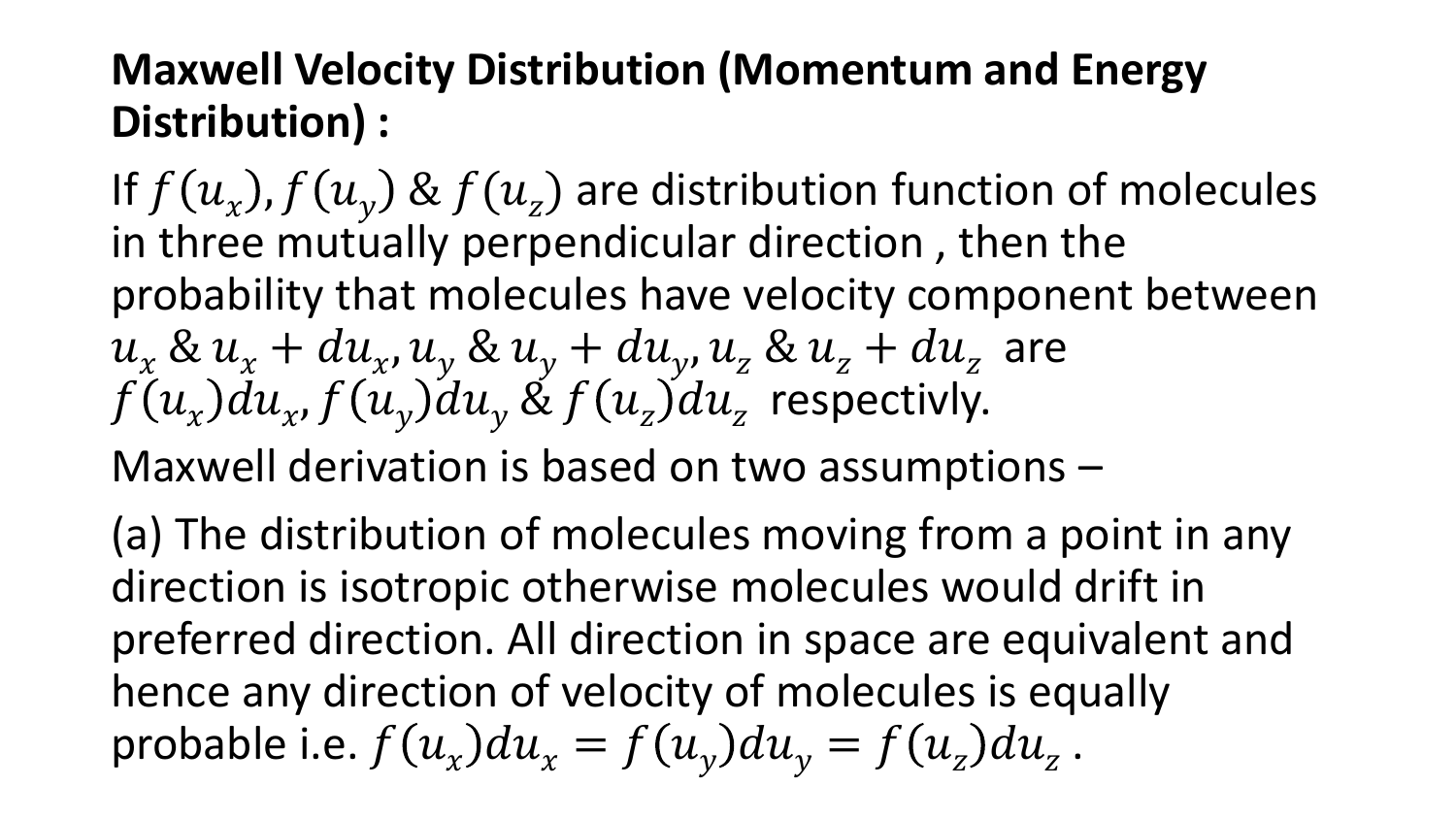(b) The movement of molecules along three mutually perpendicular directions are independent i.e.  $u_x$  ,  $u_y$  &  $u_z$  are independent of each other.

The second assumption is true for velocity less than  $c$ . If the molecules move with velocity  $c$ , the component of velocity are no longer independent then theory is related by the equation

$$
u_x^2 + u_y^2 + u_z^2 = c^2 \to (i)
$$

From Maxwell second assumption the number of molecules with velocities in the range of  $u_x \& u_x + du_x$  ,  $u_y \& u_y +$  $du_y$  ,  $u_z$  &  $u_z$  +  $du_z$  are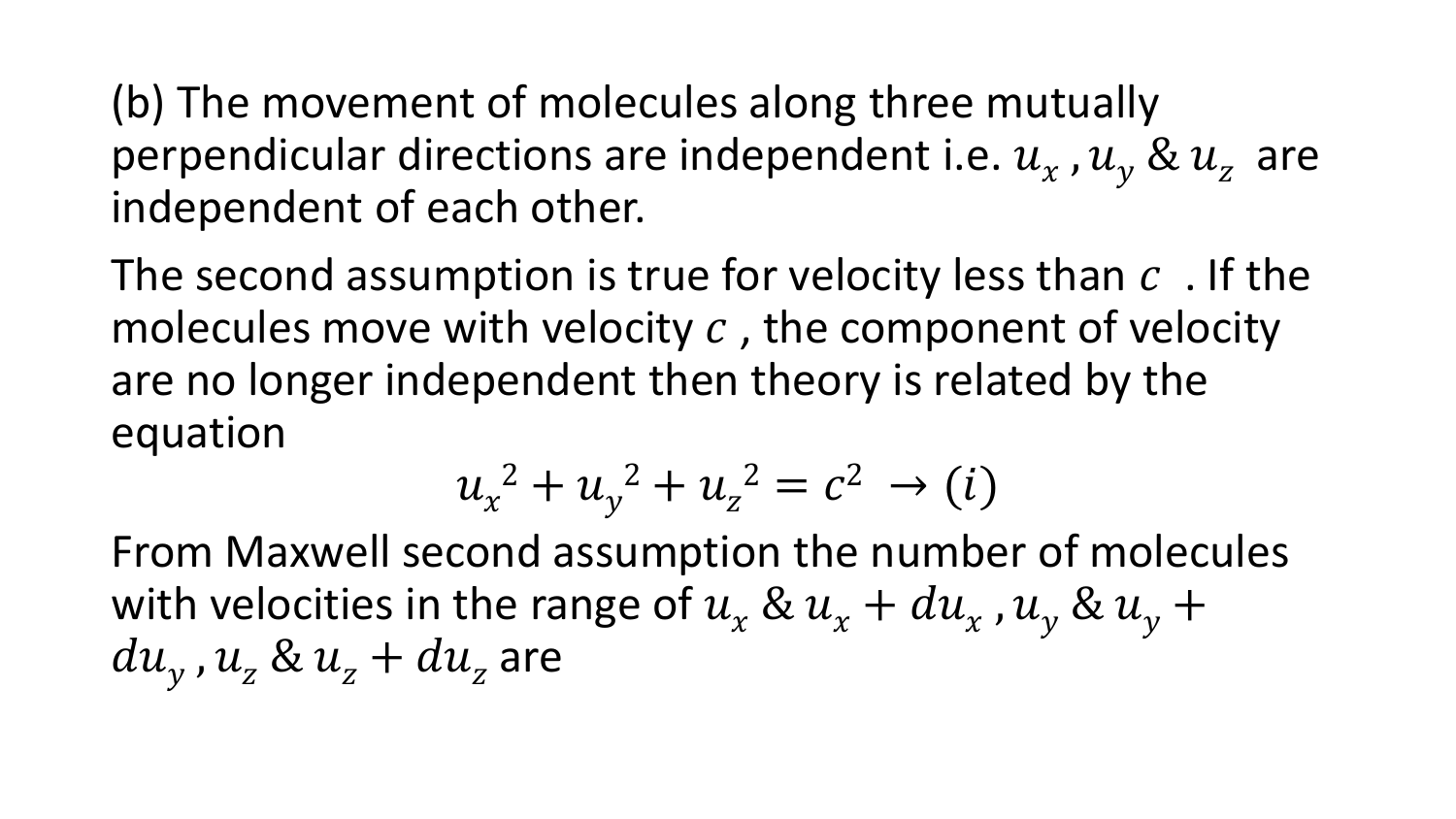$$
N = N_0 f(u_x) f(u_y) f(u_z) du_x du_y du_z \rightarrow (ii)
$$

Where  $N_0$  is the total number of molecules of gas. Here  $du_x du_y du_z$  can be considered as volume element in velocity space and  $f(u_x)f(u_y)f(u_z)$  as probability density of velocity. Because of property of isotropy the probability for component of  $u_x$  &  $(-u_x)$  should be same. Hence probability density function  $f(ux)$  must be even number of  $u_x^{\phantom{\dag}}$  .Therefore  $f(u_x) = \phi(u_x^2)$ ,  $f(u_y) = \phi(u_y^2)$  &  $f(u_z) = \phi(u_z^2)$ If  $u$  is the resultant velocity the probability density of velocity

is

$$
\varphi(u^2) = f(u_x)f(u_y)f(u_z) \to (iii)
$$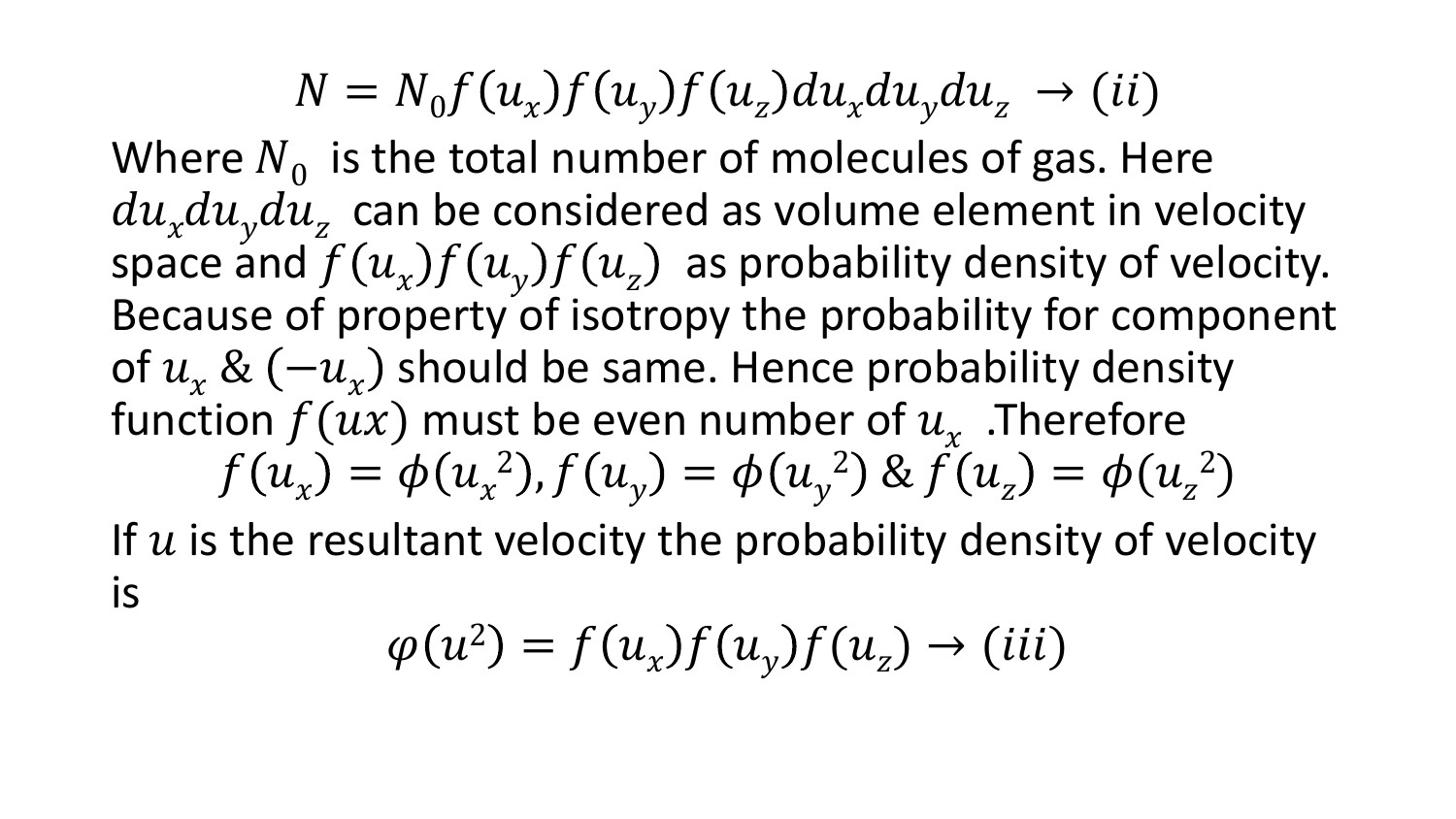$$
\varphi(u^2) = \phi(u_x^2)\phi(u_y^2)\phi(u_z^2) \rightarrow (iv)
$$

Taking log of both sides

$$
ln\varphi(u_x^2) = ln\varphi(u_x^2) + ln\varphi(u_y^2) + ln\varphi(u_z^2) \to (v)
$$

By differentiating

$$
\frac{1}{\varphi(u^2)} \frac{\partial \varphi(u^2)}{\partial(u^2)} 2u = \frac{1}{\varphi(u_x^2)} \frac{\partial \varphi(u_x^2)}{\partial(u_x^2)} 2u_x
$$
  

$$
\frac{1}{\varphi(u_x^2)} \frac{\partial \varphi(u_x^2)}{\partial(u_x^2)} 2u_x = \frac{1}{\varphi(u^2)} \frac{\partial \varphi(u^2)}{\partial(u^2)} 2u \to (vi)
$$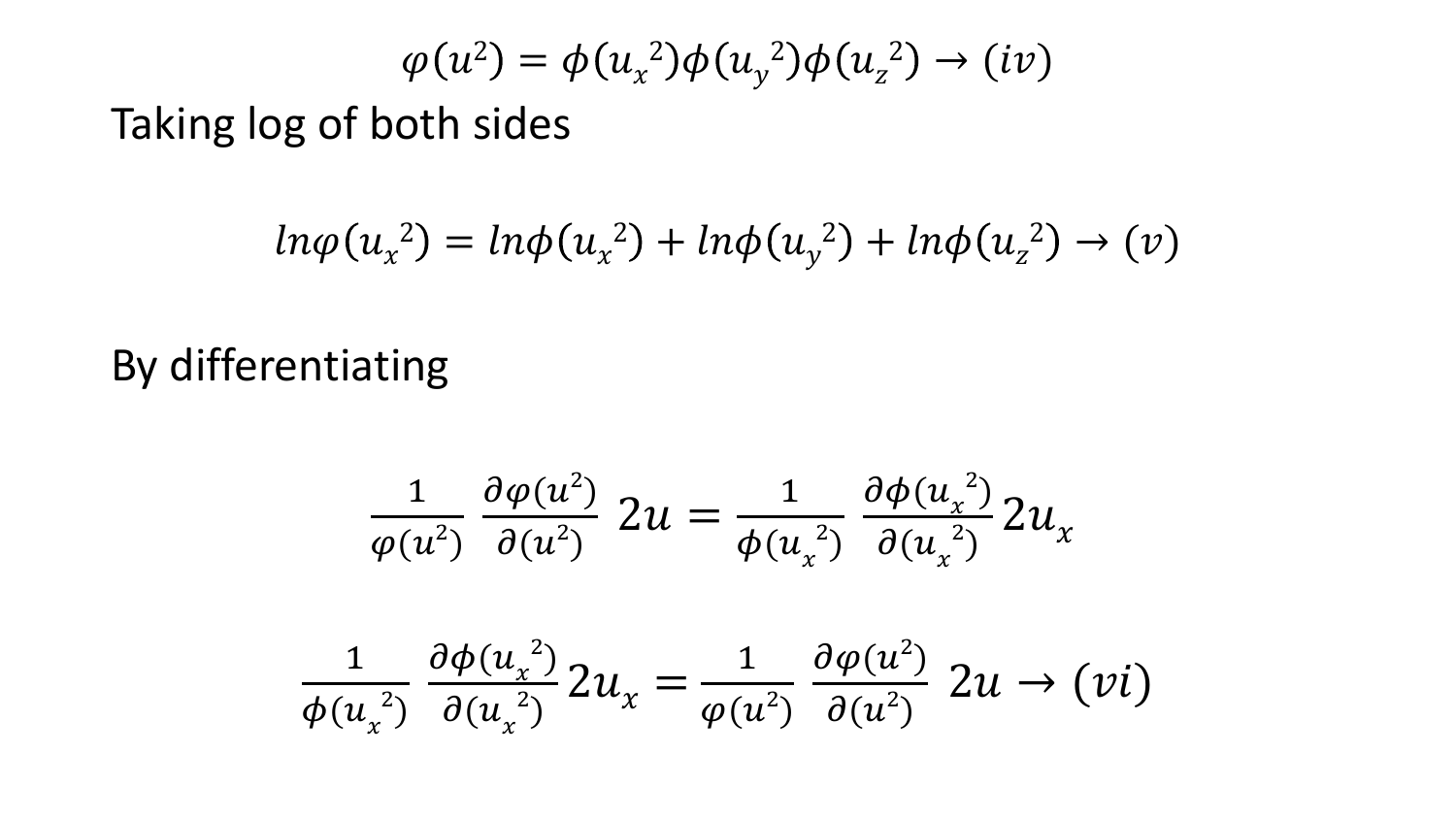$$
\frac{1}{\phi(u_y^2)} \frac{\partial \phi(u_y^2)}{\partial(u_y^2)} 2u_y = \frac{1}{\phi(u^2)} \frac{\partial \phi(u^2)}{\partial(u^2)} 2u \to (vii)
$$
  

$$
\frac{1}{\phi(u_z^2)} \frac{\partial \phi(u_z^2)}{\partial(u_z^2)} 2u_z = \frac{1}{\phi(u^2)} \frac{\partial \phi(u^2)}{\partial(u^2)} 2u \to (viii)
$$

#### Hence we can write

$$
\frac{1}{\phi(u_x^2)}\frac{\partial \phi(u_x^2)}{\partial(u_x^2)} = \frac{1}{\phi(u_y^2)}\frac{\partial \phi(u_y^2)}{\partial(u_y^2)} = \frac{1}{\phi(u_z^2)}\frac{\partial \phi(u_z^2)}{\partial(u_z^2)} = -\alpha \to (ix)
$$

Where  $\alpha$  is constant and negative sign introduced for convenience.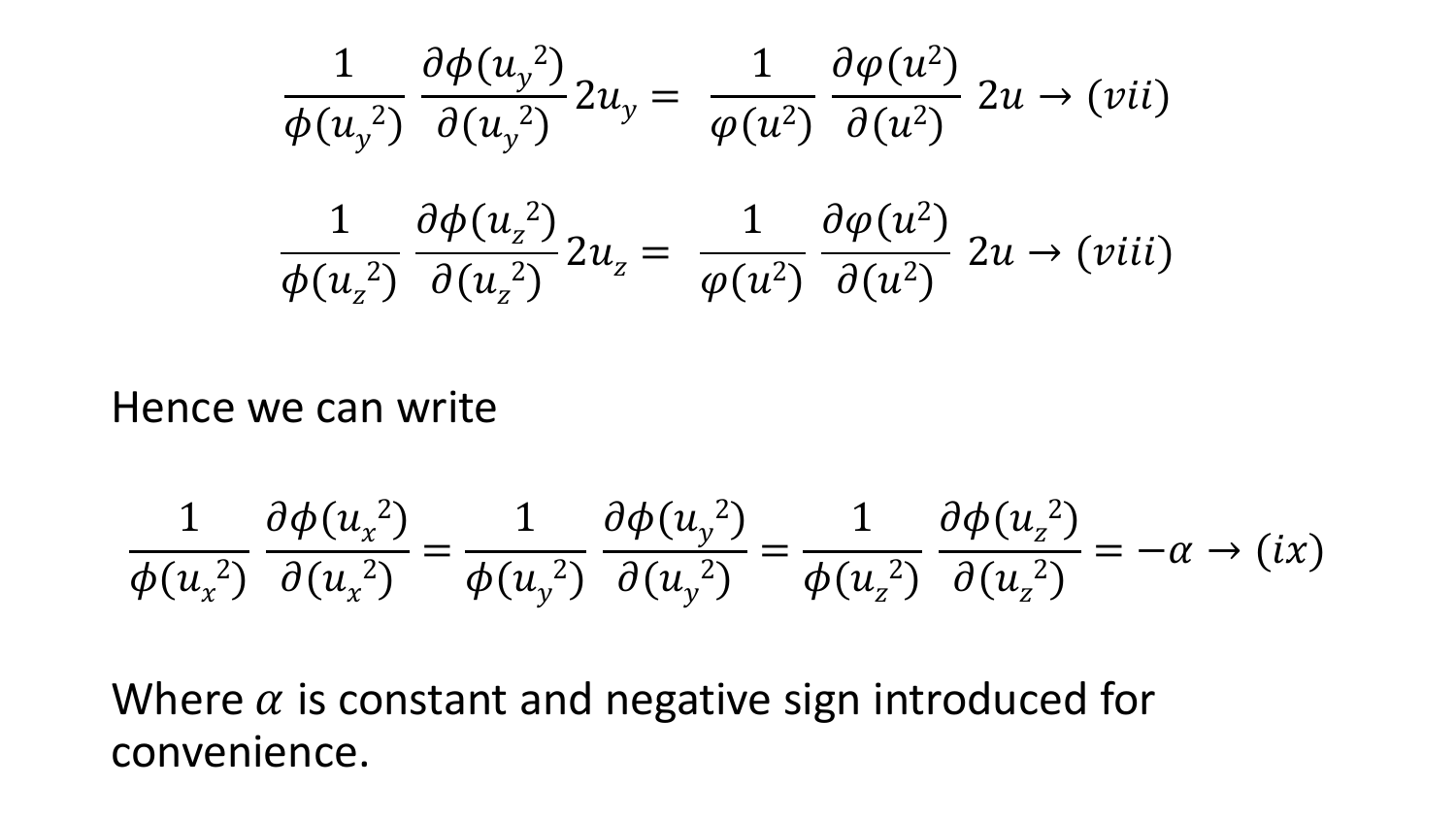#### Integrating this equation we get

$$
\frac{1}{\phi(u_x^2)}\frac{\partial \varphi(u_x^2)}{\partial(u_x^2)} = -\alpha \to (x)
$$

Where

$$
\phi(u_x^2)=C.e^{-\alpha u_x^2}
$$

Where  $C$  is another constant. The probability that molecules has between  $u_x \& u_x + du_x$  is

$$
f(u_x)du_x = C \tcdot e^{-\alpha u_x^2} du_x \to (xi)
$$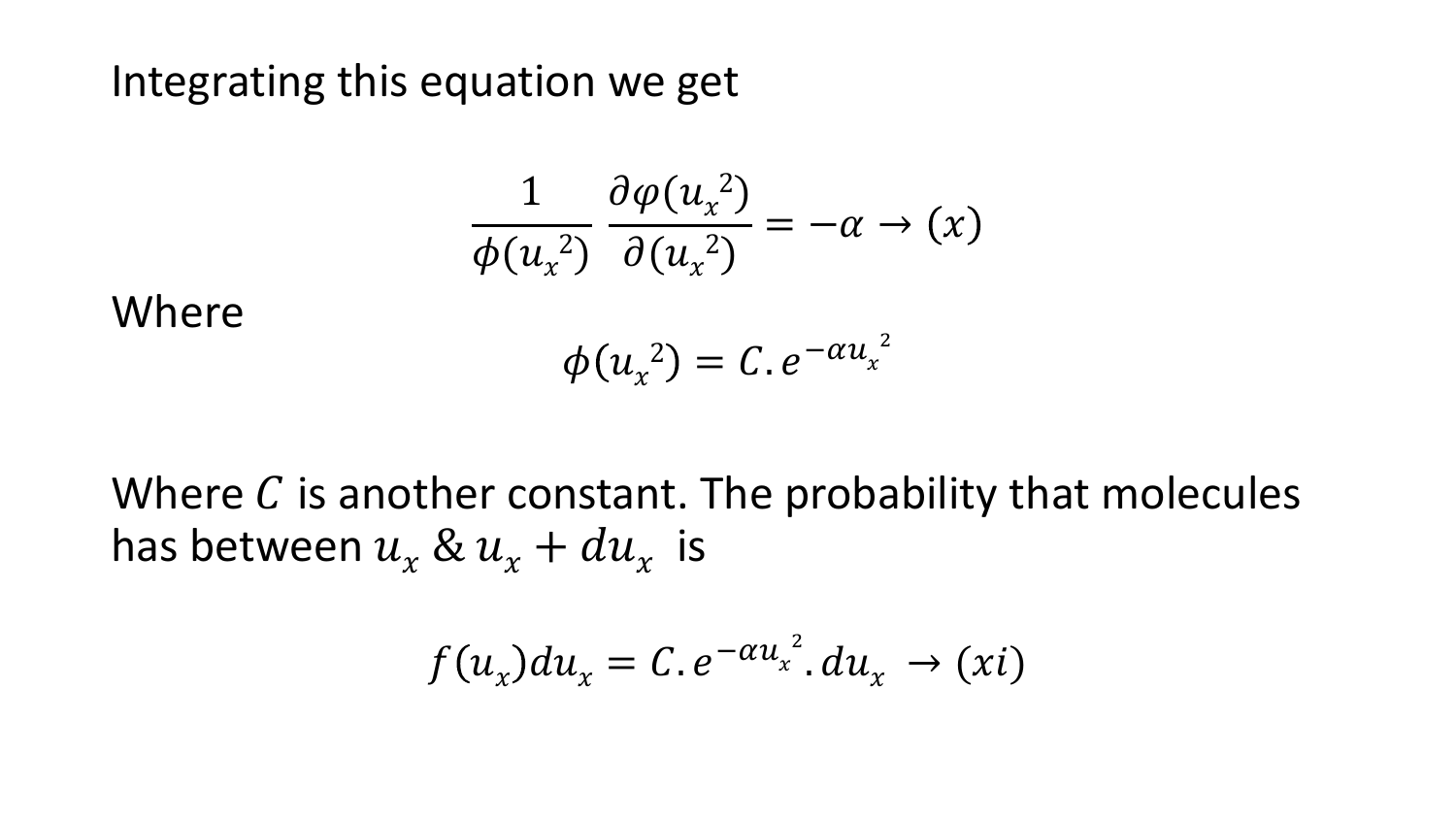### The constant  $C$  can be found from normalization is as

$$
\int_{-\alpha}^{+\alpha} f(u_x) du_x = \int_{-\alpha}^{+\alpha} C e^{-\alpha u_x^2} du_x = 1 \rightarrow (xi)
$$

Since the integrand must convergence  $\alpha$  must be necessarily positive. Now

$$
\int_{-\alpha}^{+\alpha} Ce^{-\alpha u_x} du_x = C \sqrt{\frac{\pi}{\alpha}} = 1 \to (xii)
$$

Therefore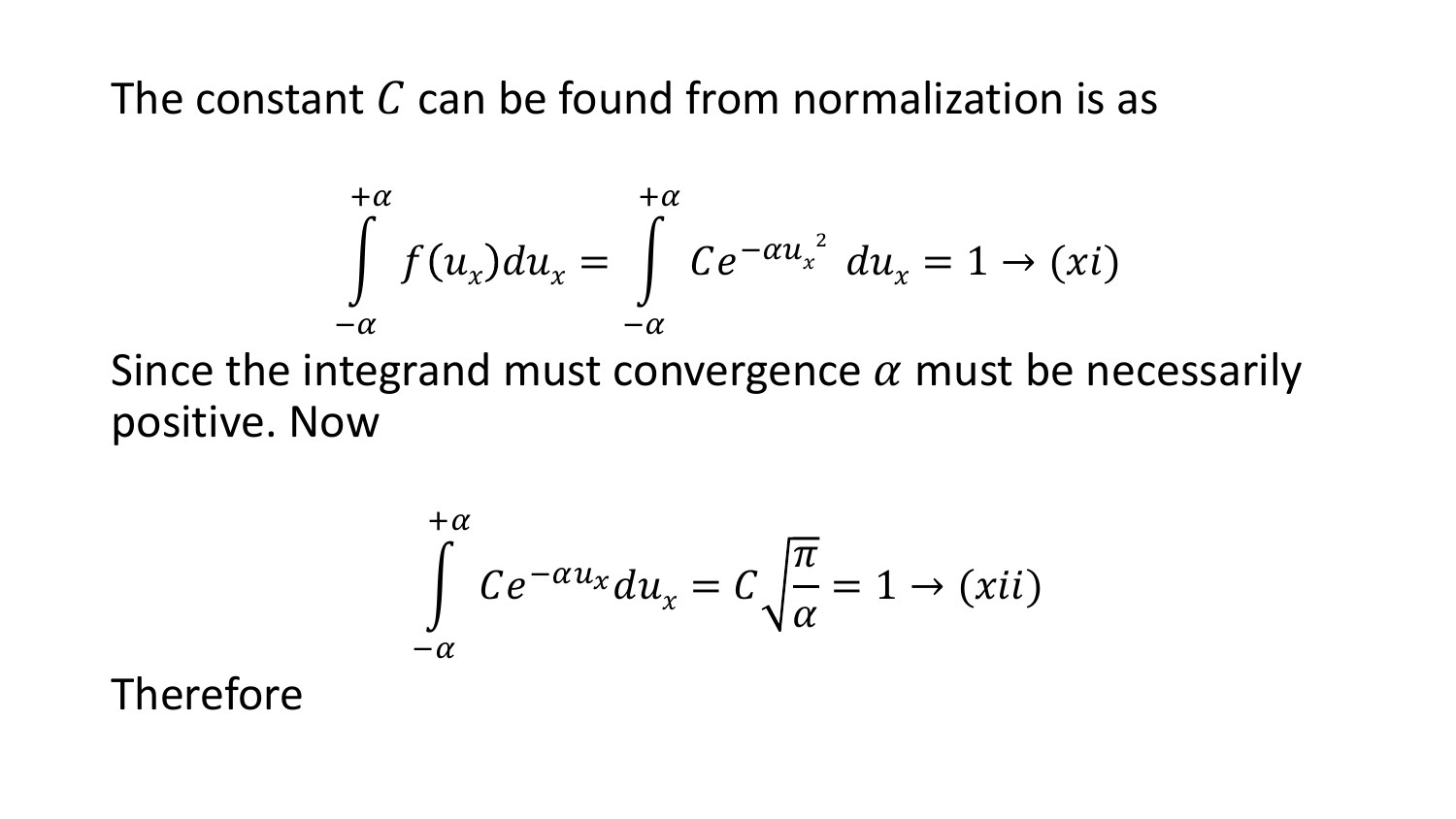$$
C = \sqrt{\frac{\pi}{\alpha}} \text{ and } f(u_x) du_x = \sqrt{\frac{\alpha}{\pi}} e^{-\alpha u_x^2} du_x \to (xii)
$$

Hence number of molecules whose velocities lies between  $u \& u + du$  is

$$
N(u)du = N_0 \left(\frac{\alpha}{\pi}\right)^{3/2} e^{-\alpha u^2} du_x du_y du_z \rightarrow (xiii)
$$

Or using spherical polar coordinate we get

$$
N(u)du = 4\pi N_0 \left(\frac{\alpha}{\pi}\right)^{3/2} e^{-\alpha u^2} u^2 du \to (xiv)
$$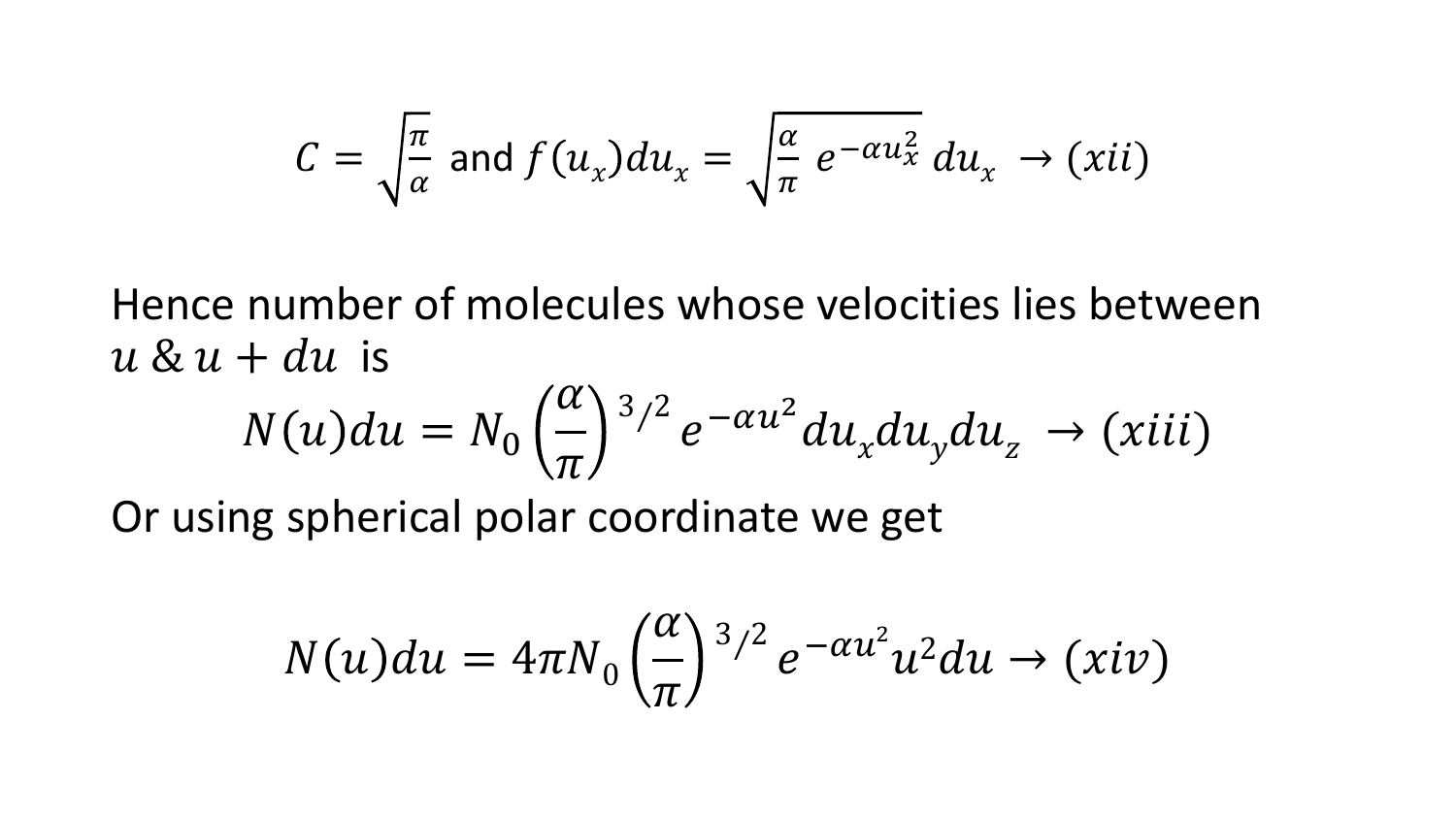Now we identify the parameter  $\alpha$ . First we calculate pressure of gas in vessel in volume  $V$  In equilibrium the molecules will be distributed over volume of vessel in such a way that their concentration is  $n =$  $\boldsymbol{N}$  $\boldsymbol{V}$ . The number of molecular density with velocity between  $u_x \& u_x + du_x$  is

$$
n(u_x) = n\left(\frac{\alpha}{\pi}\right)^{1/2}e^{-\alpha u_x^2} du_x \to (xv)
$$

The number of molecules hitting unit area of wall perpendicular to  $u<sub>x</sub>$  per unit time is equal to the number in parallelopiped of volume  $u_x$  is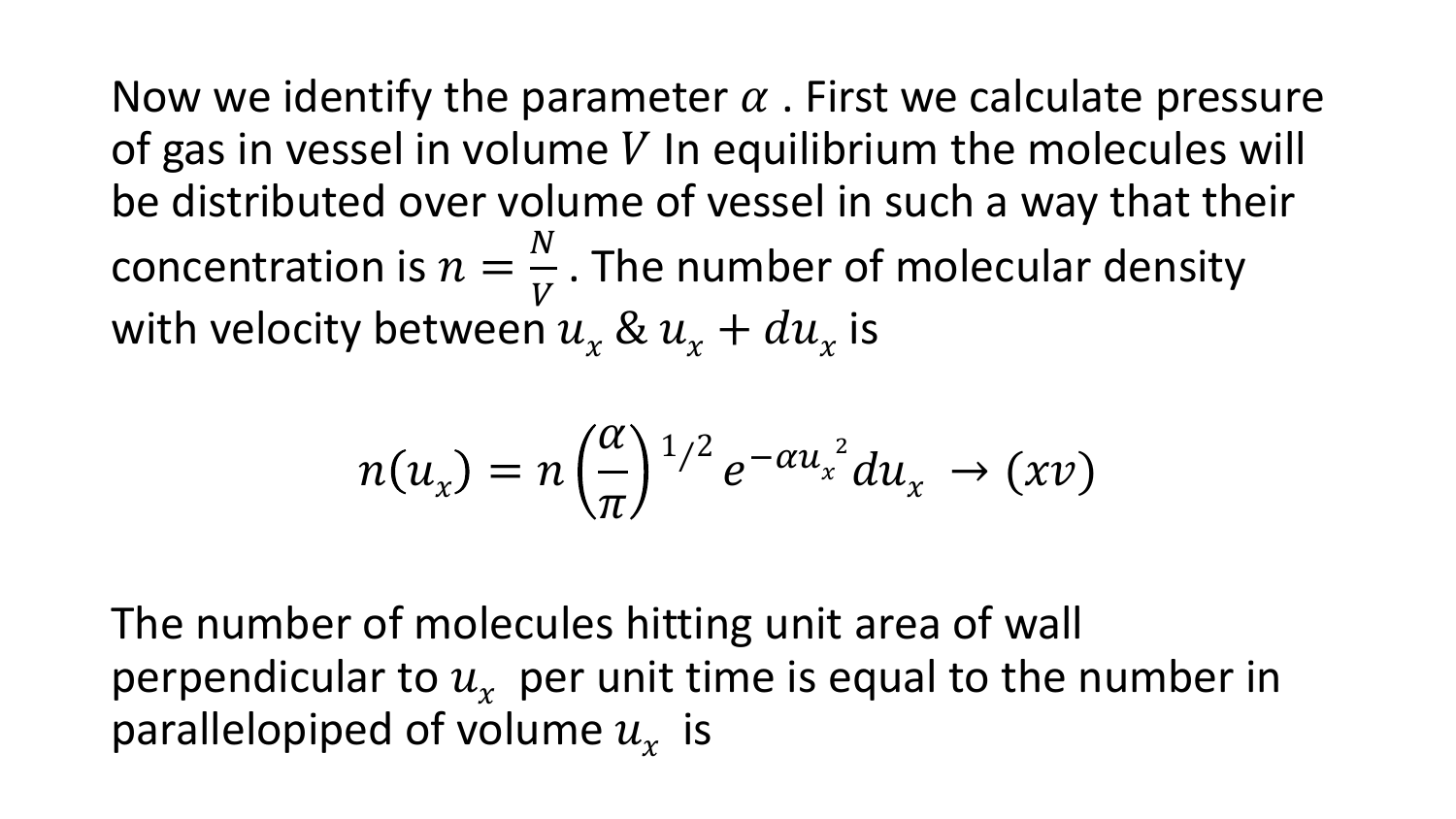$$
n\left(\frac{\alpha}{\pi}\right)^{1/2}e^{-\alpha u_{x}^{2}}u_{x}du_{x}
$$

Every time molecules hits the walls, their change of momentum equal to  $2mu_x$  . Hence momentum transferred per unit area of wall per unit time is

$$
n\left(\frac{\alpha}{\pi}\right)1/2\,e^{-\alpha u_x^2}\,u_x^2\,mu_x^2du_x
$$

Total momentum transferred is equal to force which in present case is pressure  $P$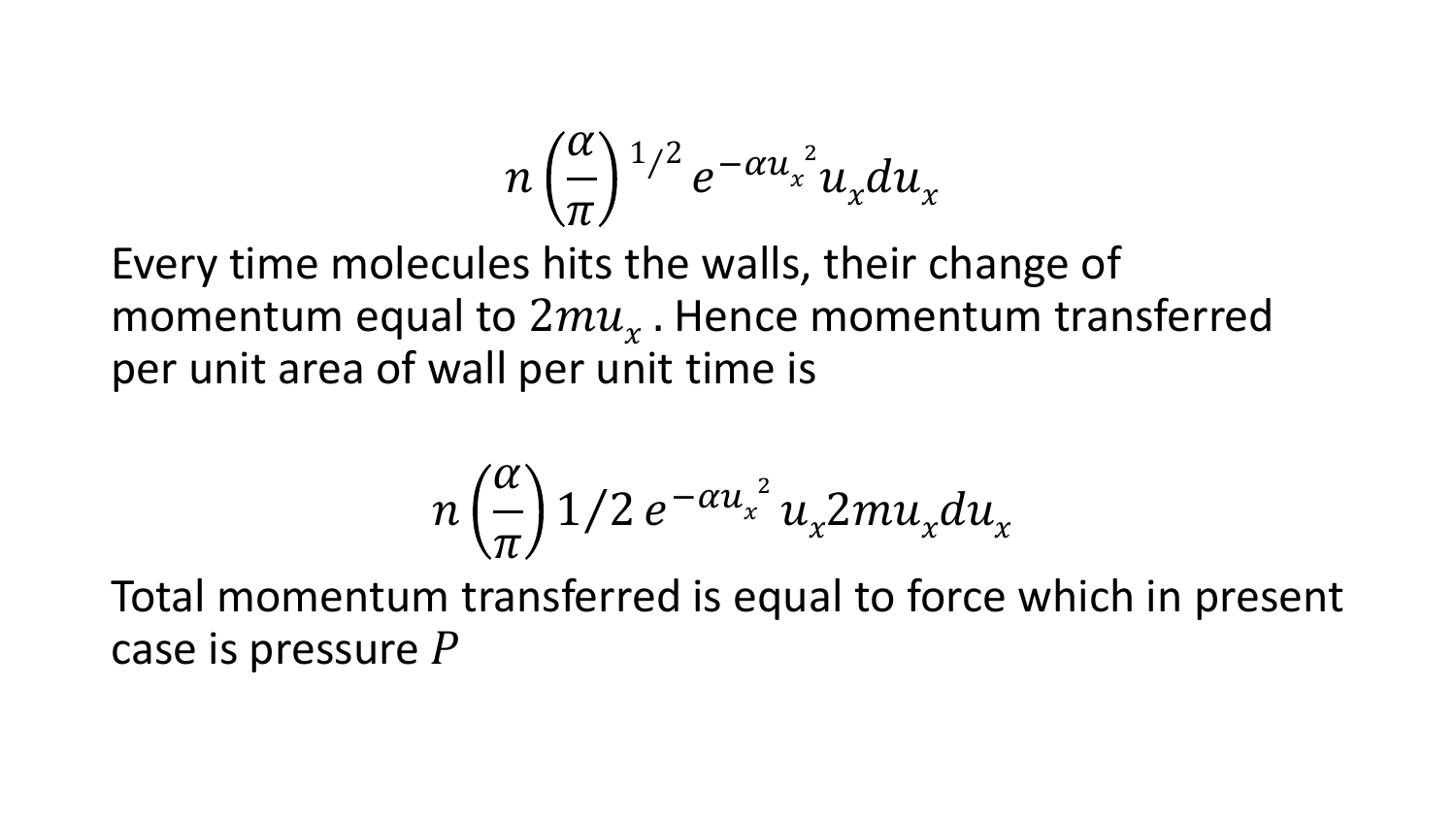$$
P = \int_{0}^{\alpha} n \left(\frac{\alpha}{\pi}\right)^{1/2} e^{-\alpha u_x^2} 2m u_x 2 du_x \rightarrow (xvi)
$$

$$
P = n \left(\frac{\alpha}{\pi}\right)^{1/2} 2m \int\limits_{0}^{\alpha} u_x 2e^{-\alpha u_x^2} du_x
$$

$$
P = n \left(\frac{\alpha}{\pi}\right)^{1/2} 2m \frac{\sqrt{\pi}}{4\alpha^{3/2}}
$$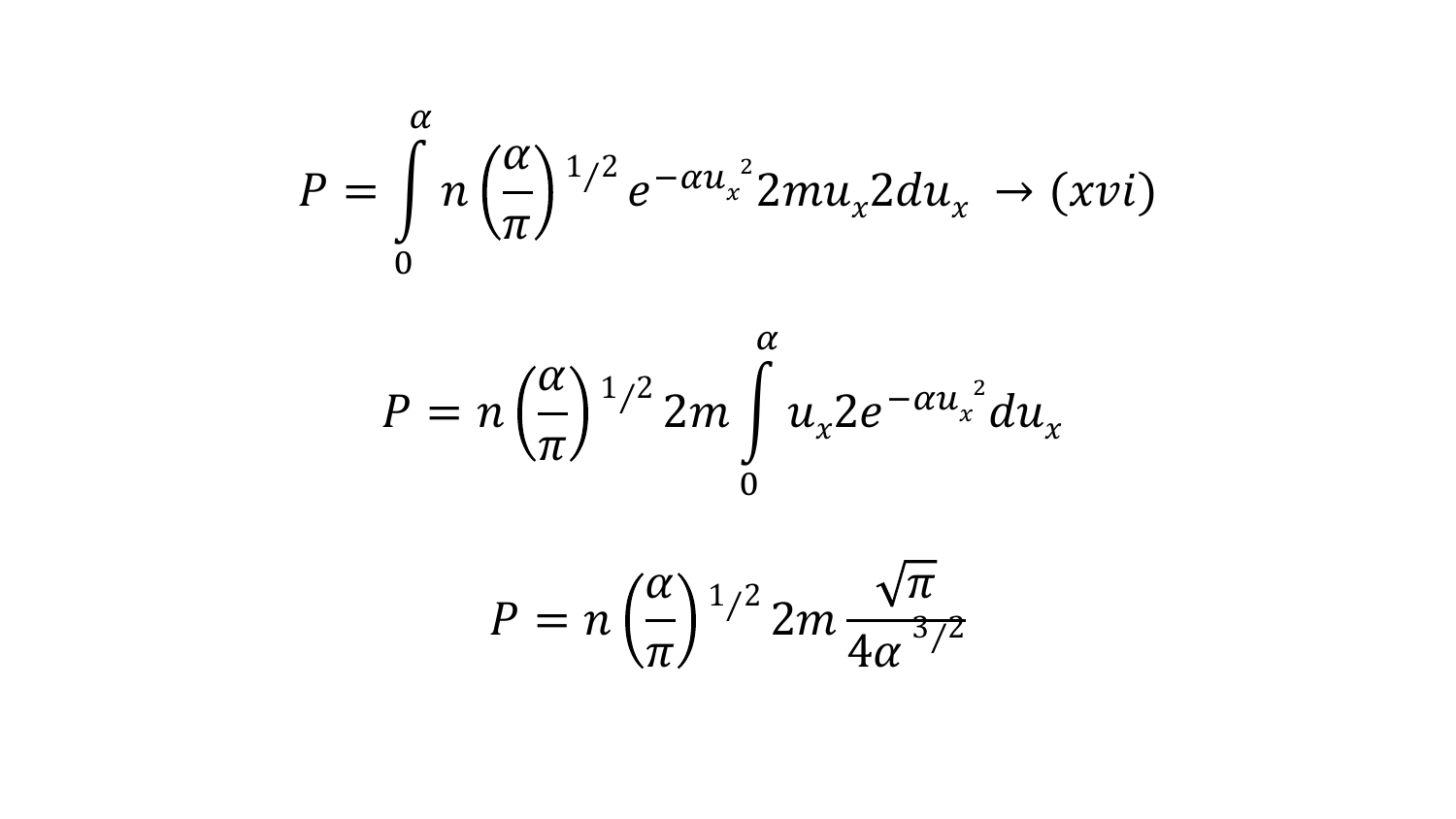$$
P = \frac{nm}{2\alpha} \rightarrow (xvii)
$$

 $2\alpha$ 

The equation of state of gas is

$$
P = nKT \rightarrow (xviii)
$$
  
Where K = 1.38 × 10<sup>-23</sup>  $\frac{J}{K}$   
Therefore 
$$
nKT = \frac{nm}{2\pi}
$$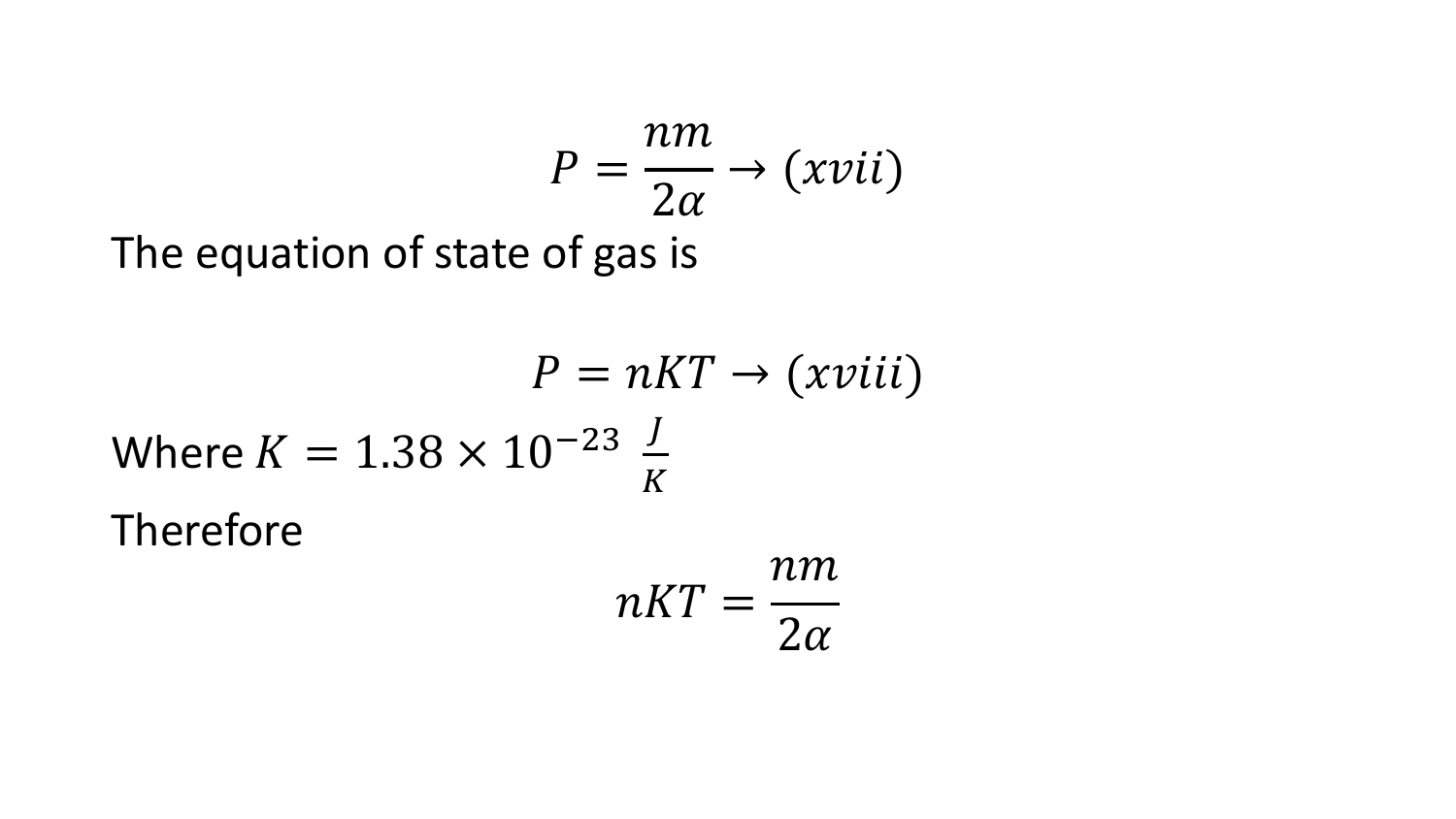$$
\alpha = \frac{m}{2KT} \to (xix)
$$

Therefore

$$
N(u)du = 4\pi N_0 \left(\frac{m}{2\pi KT}\right)^{3/2} e^{-mu^2/2KT} u^2 du \to (xx)
$$

This is known as Maxwell Velocity Distribution

Again we know  $P = mu$ , then

$$
N(P)dP = 4\pi N_0 \left(\frac{1}{2\pi mKT}\right)^{3/2} e^{P^2/2mKT} P^2dP \rightarrow (xxi)
$$

Which is known as Maxwell Momentum Distribution.